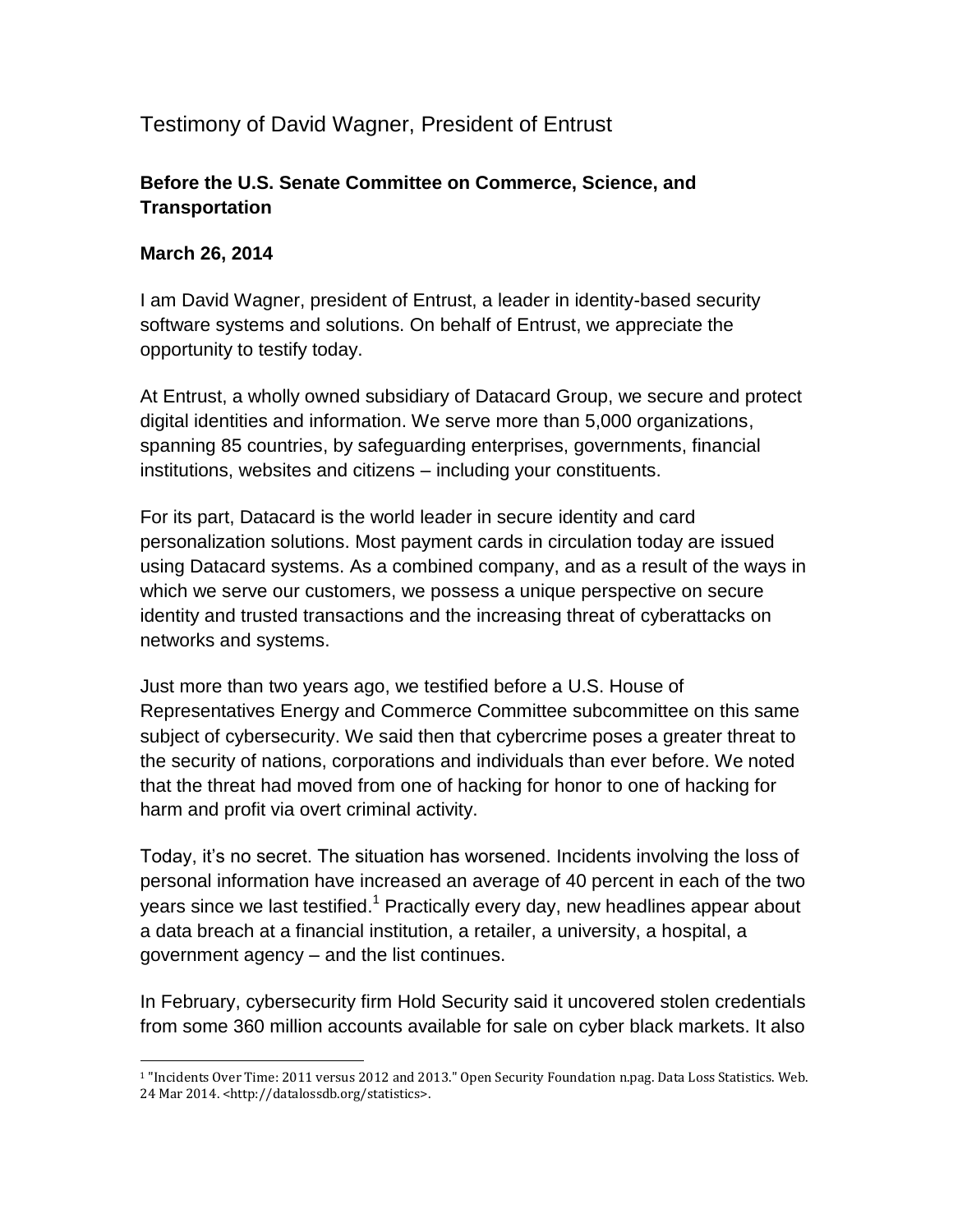reported the criminals are selling some 1.25 billion email addresses. $2$  The breaches impact consumer confidence and have economic consequences.

- In the US alone, the direct and indirect impact of identity theft totaled \$24.7 Billion  $(USD)^3$
- <span id="page-1-0"></span> According to the Bureau of Justice Statistics, 7% of Americans aged 16 and older fell victim to identity theft in 2012. Of these, 22% fell victim more than once. $3$
- The median loss for those victims to identity theft was \$2,183, with a mean of  $$300.<sup>3</sup>$  $$300.<sup>3</sup>$  $$300.<sup>3</sup>$ World's Biggest Data Breaches
- In a report from the Federal Trade Commission (FTC), which consists of formal complaints registered with law enforcement, the FBI, Canadian counterparts, the FTC, and several other organizations, identity theft remained the largest single consumer compliant category in  $2013.<sup>4</sup>$

It also appears that the number of larger breaches is increasing. Unfortunately, and a point we will elaborate on later, there is no national breach law and the means of assessing an aggregated view of this data remain somewhat elusive.

However, one view of the data behind the breaches is shown in the adjacent figure, which is an aggregation of data from several well-known breach reporting sites.<sup>5</sup>

l



<sup>2</sup> Finkle, Jim. "360 million newly stolen credentials on black market: cybersecurity firm." Reuters [Boston] 25 02 2014, n. pag. Web. 24 Mar. 2014. <http://www.reuters.com/article/2014/02/25/us-cybercrime-databreachidUSBREA1O20S20140225>.

<sup>&</sup>lt;sup>3</sup> Harrell, Erika, and Lynn Langton. United States. Department of Justice, Office of Justice Programs, Bureau of Justice Statistics. 2013. Web. <http://www.bjs.gov/content/pub/pdf/vit12.pdf>.

<sup>4</sup> United States. Federal Trade Commission. Consumer Sentinel Network Data Book for January-December 2013. 2014. Web. <http://www.ftc.gov/system/files/documents/reports/consumer-sentinel-network-data-bookjanuary-december-2013/sentinel-cy2013.pdf>.

<sup>5</sup> Quick, Miriam, Miriam Hollowood, Christian Miles, and Dan Hampson. "World's Biggest Data Breaches: Selected losses greater than 30,000 records." Information Is Beautiful. N.p., 31 Dec 2013. Web. 24 Mar 2014. <http://www.informationisbeautiful.net/visualizations/worlds-biggest-data-breaches-hacks/>.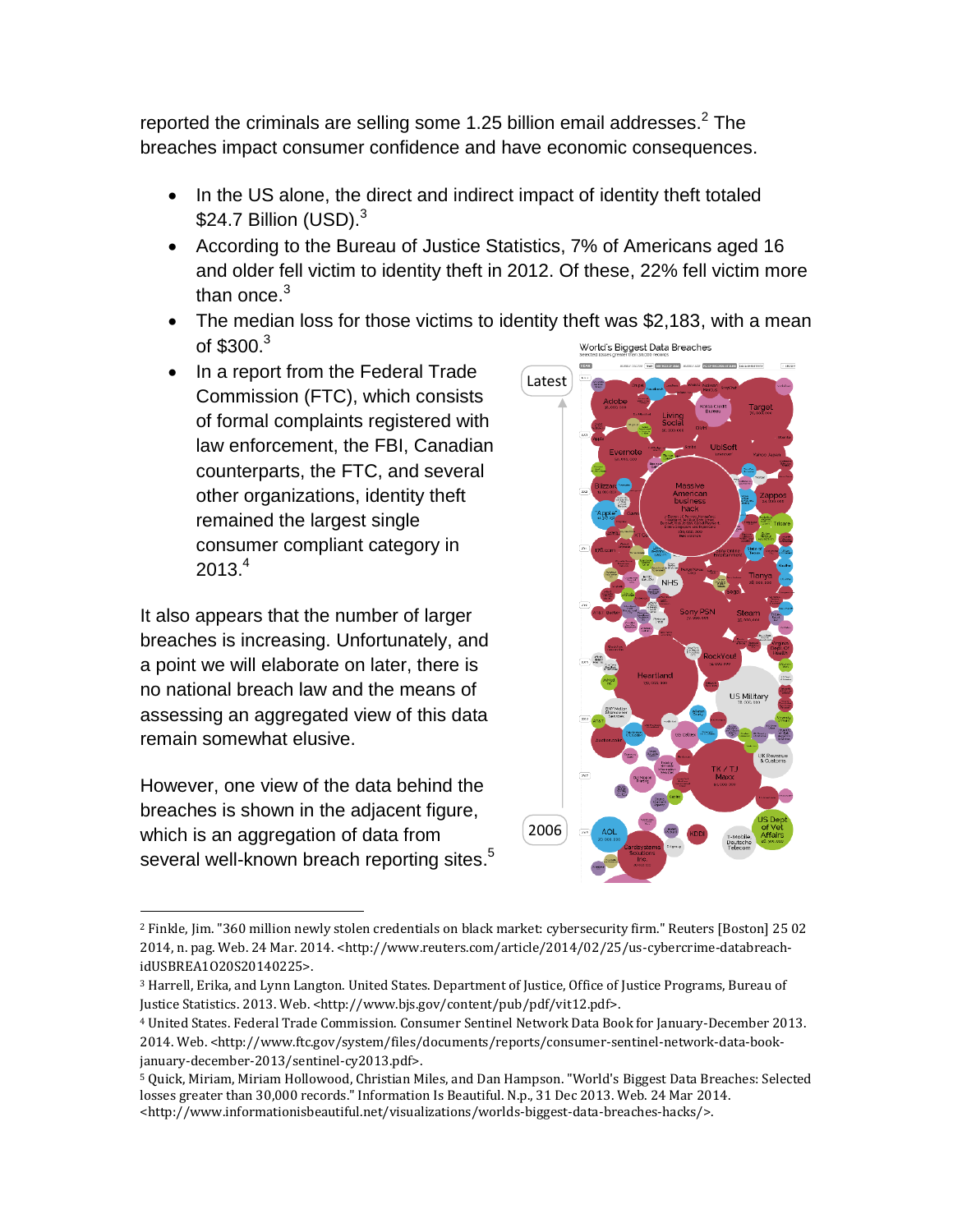What this data suggests is that the overall volume and numbers of large attacks continue to increase. Additionally, the majority of attacks are dedicated efforts to extract information (versus accidental losses). In total, it appears that both the number of records exposed and the number of incidents have nearly doubled since 2011 and the majority of these incidents were in the U.S.<sup>6</sup>

We are witnessing massive growth in the volume of transactions, amount of data and number of devices connected online. This attracts criminals and provides vectors for attacks. It is at the center of the rising tide of cyber issues and the increasing impact of related breaches.

The challenge is to make sure that success in protecting the growing volume of data doesn't unnecessarily hinder users from receiving the benefits of emerging technology or burden those charged with securing the systems. As policymakers, you are charged with facilitating commerce and ensuring an optimal structure for finding this balance.

#### **The Focus: Identity and Malware**

Before recommending actions to enhance our cyber posture, I'd like to provide a bit more background on how the attacks are occurring.

Although Entrust has no direct relationship with any of the victims of the December 2013 point-of-sale (POS) attacks, we can provide general insight to the attacks from public information and from our understanding of how cyberattacks are normally perpetrated.

In many of the retail breaches, and not unlike attacks witnessed in other industries, criminals are using a combination of social engineering and technical tools, such as malicious software or "malware," to steal credit card numbers and personal information.

The traditional approach to network security continues to put significant focus on developing a perimeter around the corporate network. Whether or not these defenses can be breached directly, we can ascertain that they aren't the weakest link in the defense by assessing the successful attacks. Instead of trying to breach perimeter defenses directly, criminals are focusing on obtaining an identity that provides access directly inside the network.

l <sup>6</sup> "Data Breach QuickView: An Executive's Guide to 2013 Data Breach Trends." Risk Based Security & Open Security Foundation, n.d. Web. 24 Mar 2014. <https://www.riskbasedsecurity.com/reports/2013- DataBreachQuickView.pdf>.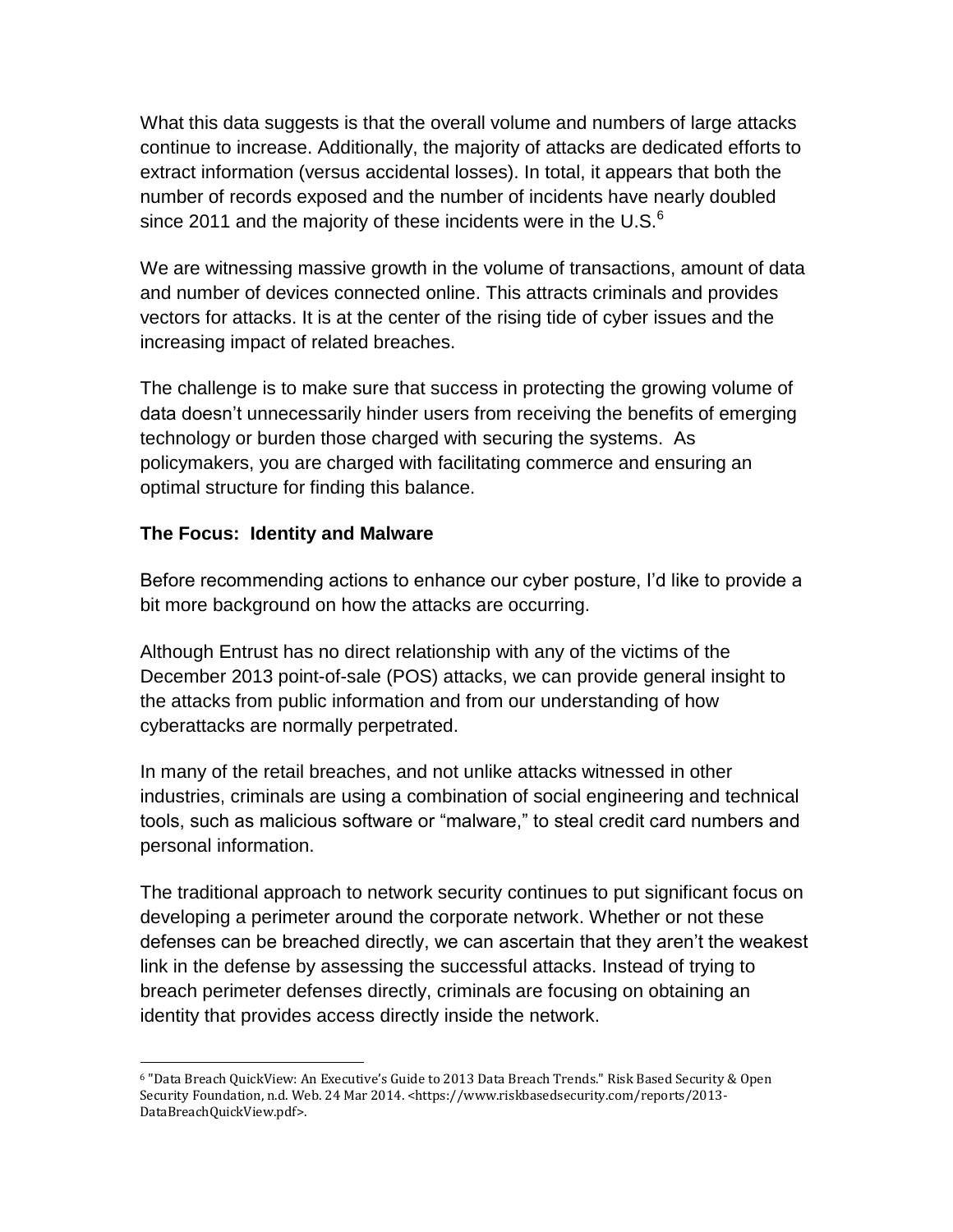The logic could work something like this: criminals know that many organizations still treat the internal network as being protected by the perimeter (i.e., castle walls and moat analogy). As a result, less attention gets paid to internal systems and where monitoring occurs, it tends to get less attention than the external environment.

As a criminal, if you can get inside, your objectives become much easier. So, what is the easiest way to accomplish this goal? A direct attack is possible against the perimeter, but this is where we're focusing our security investment and attention.

Back to the castle analogy, the walls are formidable, and the moat is deep. However, organizations are people; people working on the trusted "inside" of the network, people just trying to get their jobs done (we will come back to this later). And we generally trust these people. They become the vector for many of the attacks.

If a criminal can get one of their identities, or more specifically credentials, they have bypassed the perimeter, the walls and the moat. This can be done through social engineering an unsuspecting individual with legitimate access to the network (e.g., an employee or contractor), by exploiting flaws in a technical implementation, or via direct access through a knowing accomplice on the network.

Using stolen credentials, the criminal has virtually become "someone" on the network and appears as a legitimate user, making them difficult to see and detect. From here, the attacker can move more easily within the network, using the systems available to the legitimate user and bringing in their own more malicious tools.

### **How Hackers Do It**

A cyberattack is typically not a single event. Regardless of the attack goal, there are a series of objectives that need to be completed along the way. As described above, each step is made significantly easier if the attacker possess the identity of a legitimate person or device on the target network.

Disciplined cyberattackers do not need to 'hack' or 'break' a computer system in order to take advantage of it maliciously. Attackers will use the system as a whole, by taking full advantage of the way that PCs and networks are engineered. PCs and their operating systems are designed to be highly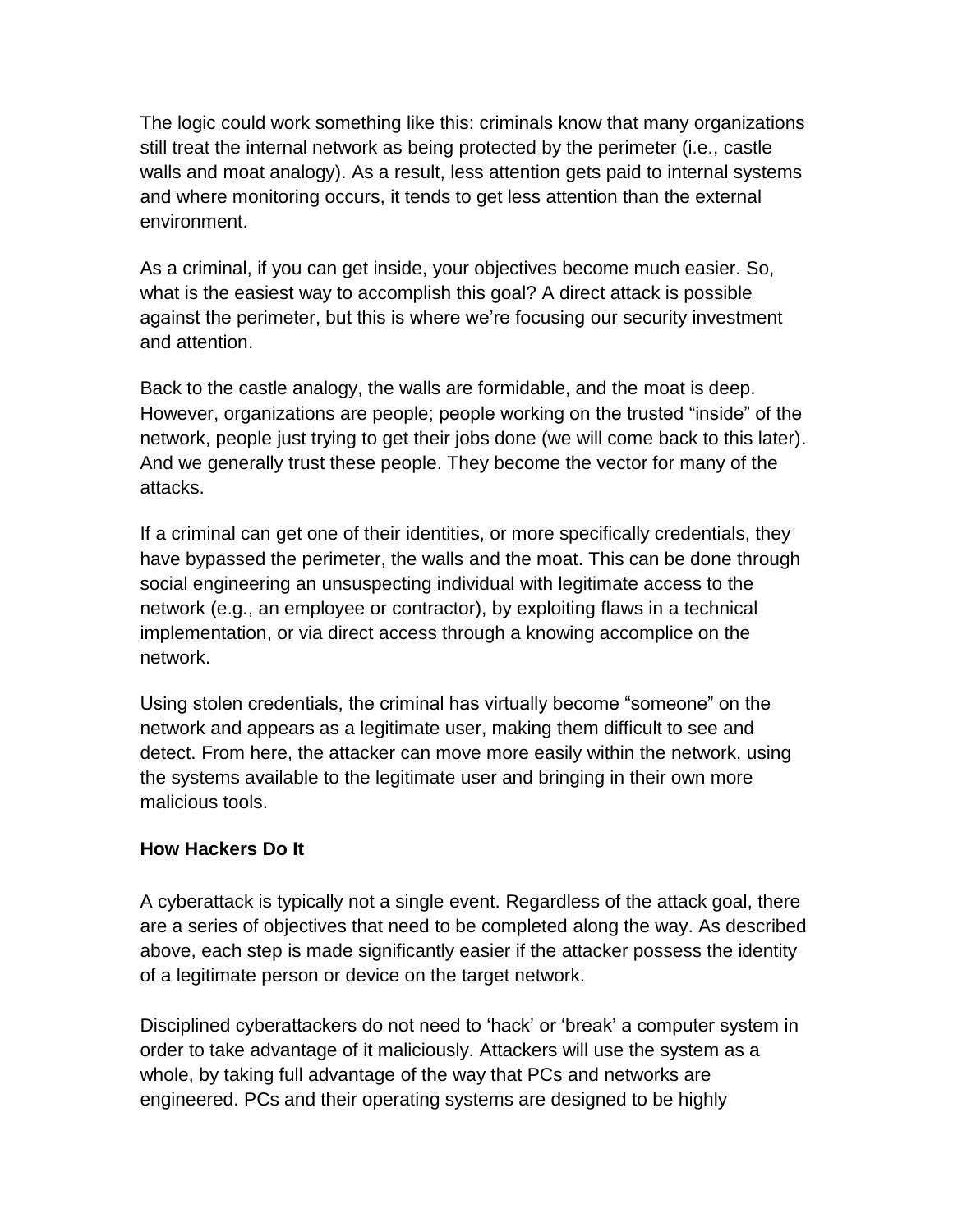connected and interoperable in order to provide excellent user experiences for their legitimate users.

This, unfortunately, also provides rich functionality for an attacker. Computer networks are naturally trusting by their nature, and cyberattackers take full advantage of that. It is very difficult to tell the difference between malicious and legitimate behavior on a PC or on a computer network. This is because the cyber attacker has stolen a legitimate identity. The attacker is not a masked, highly visible criminal. The attacker has your identity and is imitating you.

Employees inside a corporate network can be tricked into opening emails that contain a malicious payload. The original Greek 'Trojan Horse' is a good analogy, but instead of a wooden horse, the gift may be an email that looks like a legitimate request for assistance from your boss.

Anyone can be tricked into opening that email or browsing to a Web link. The email or Web link will contain the malicious payload that will infect the employee's PC, which will serve as a beachhead from which the attacker will perform subsequent steps in the attack.

By infecting the first PC, the attacker has assumed the identity of the employee on that PC. If the employee happens to be an administrator, which is all too often the case, the attacker will also have the rights of an administrator and allow the attacker to move even more quickly to their target.

The initial infection will be invisible to the employee. Attackers are using techniques that defeat end-point protections and continually adapt to monitoring. Unfortunately, most defenses at the PC and network level are based on catching attacks where the patterns of attacker behavior have been seen before. But attackers are capable of adjusting their tools and behavior just enough to slip through these defenses.

From the beachhead of the initial PC infection, the cyberattacker will use the first stolen identity to gather information on the target network and begin to move towards the ultimate target. The fog of war is quickly cleared for the attacker as they map out the network.

If you have ever browsed for a printer on an enterprise network, your own computer has performed network reconnaissance indistinguishable from the activity a malicious attacker needs to do to map out your network. This means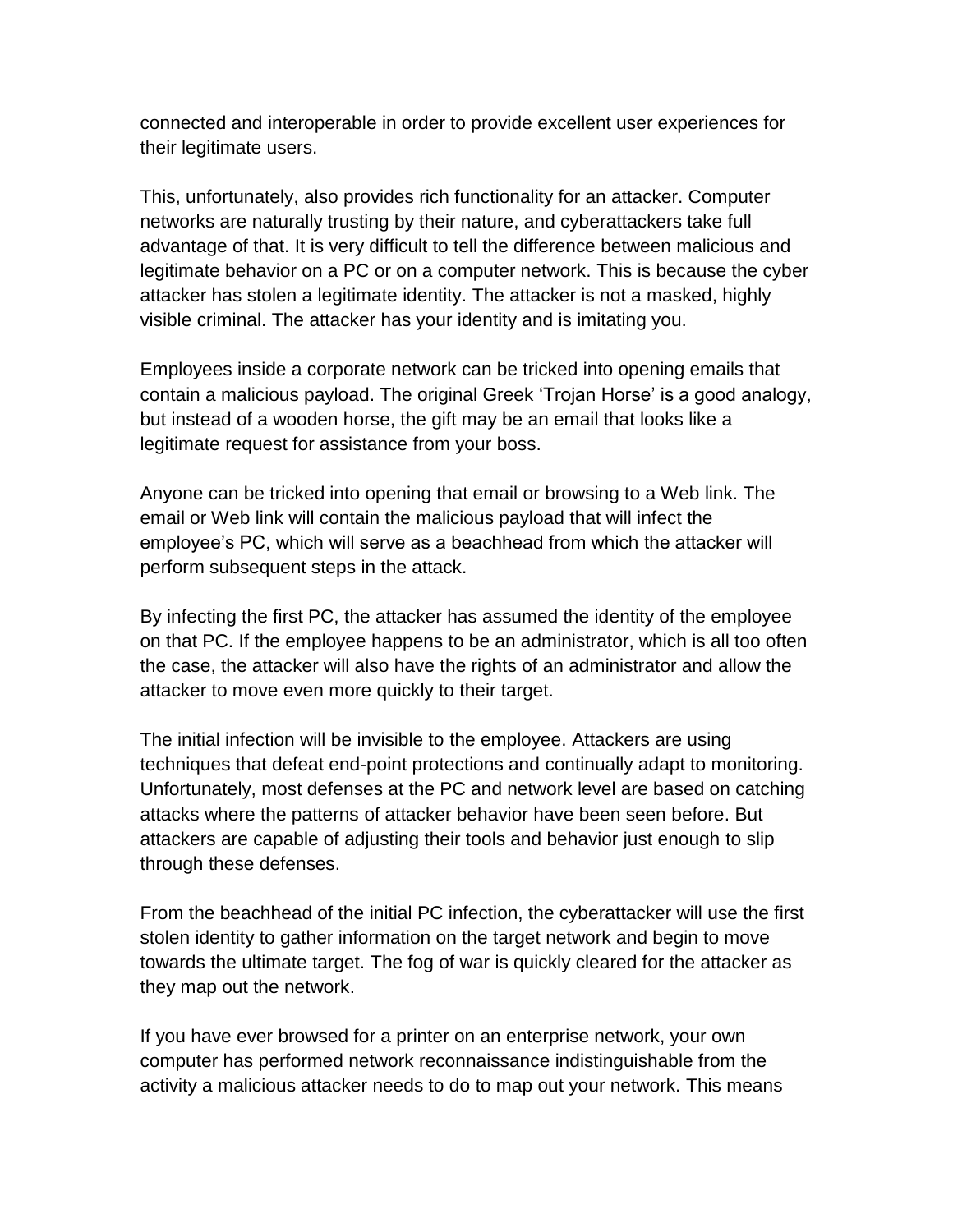that the attacker's movements in your network are exceedingly difficult to distinguish from a normal user, unless you have very tight controls over identity, and the rights that those identities have.

A human resources employee should normally never need to view computer resources that store highly valuable intellectual property. A third-party partner or vendor who has been given access rights to a corporate network should not have access to anything beyond the limited systems needed to complete their tasks.

### **Preventing Data Breaches**

You can see from the attack scenario that the criminals must be knowledgeable of the systems involved and typical responses from the compromised organization. They are knowledgeable, but they aren't overly sophisticated. They merely use stolen identities to access and use the normal IT tools of the victim in conjunction with malware.

Although the most advanced and persistent attackers can breach even strong defenses, good security governance and strong security policies, processes and implementation can thwart most attacks or at least limit their impact.

In addition to industry standards such as the Payment Card Industry Data Security Standard, best practices for information security are covered in a number of security frameworks such as SANS 20, ISO 27002, COBIT and recent publications from NIST.

The SANS Top 20 Critical Security Controls is an example of the focus areas provided in the frameworks. The controls discussed by SANS are a subset of a larger body of work provided in NIST SP 800-53, with the top 20 controls as follows:

# **Top 20 Critical Security Controls - Version 5**

- 1. Inventory of Authorized and Unauthorized Devices
- 2. Inventory of Authorized and Unauthorized Software
- 3. Secure Configurations for Hardware and Software on Mobile Devices, Laptops, Workstations, and Servers
- 4. Continuous Vulnerability Assessment and Remediation
- 5. Malware Defenses
- 6. Application Software Security
- 7. Wireless Access Control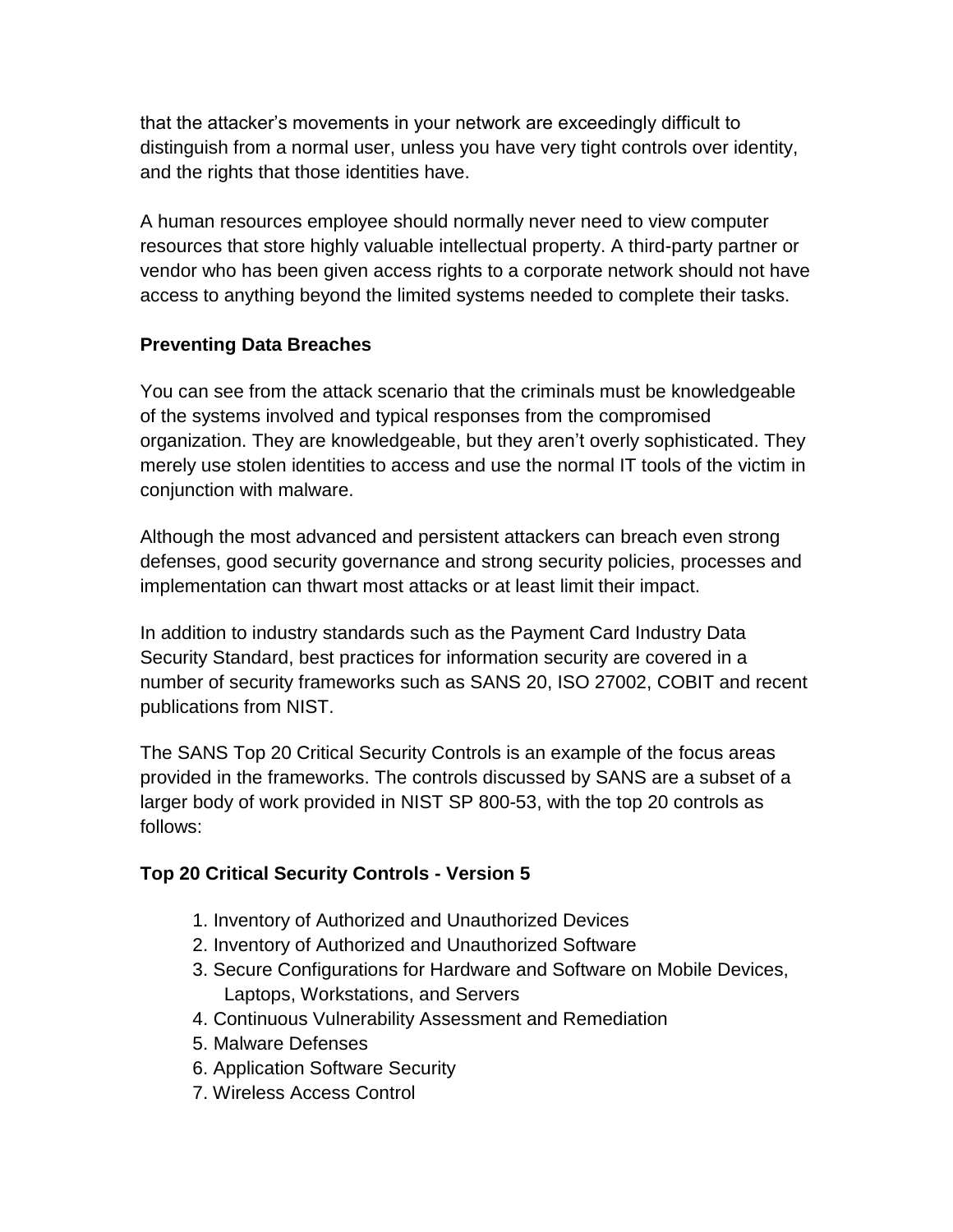- 8. Data Recovery Capability
- 9. Security Skills Assessment and Appropriate Training to Fill Gaps
- 10. Secure Configurations for Network Devices such as Firewalls, Routers, and Switches
- 11. Limitation and Control of Network Ports, Protocols, and Services
- 12. Controlled Use of Administrative Privileges
- 13. Boundary Defense
- 14. Maintenance, Monitoring, and Analysis of Audit Logs
- 15. Controlled Access Based on the Need to Know
- 16. Account Monitoring and Control
- 17. Data Protection
- 18. Incident Response and Management
- 19. Secure Network Engineering
- 20. Penetration Tests and Red Team Exercises

Examples of the rationale behind some of this guidance are provided below:

The principle of 'least privileges' should be considered a vital part of policy, leading to a minimal usage of administrative credentials. Employees and third parties are often given too many rights on a corporate network, which increases risk. If an attacker is able to steal an administrative identity, this brings huge risk. Therefore, administrative identities should be used minimally and secured strongly.

It is difficult or impossible to defend a computer network without an inventory of resources. This includes desktop computers, back-office servers, Wi-Fi and wired access points. This is required in order to create secure network architecture.

A trained security staff equipped with tools is needed to operationalize that defensive posture.

For example, an important tool to thwart identity-stealing is strong second-factor authentication. Most people think of authentication as being only username and password. Username and password is a single-factor authentication. In other words, the attacker only has to steal one secret (the username and password) in one place in order to steal the identity and be able to log in to a computer system.

Second-factor authentication requires a user to use two secrets. Strong forms of second-factor authentication exist that take advantage of mobile devices. Strong second-factor authentication provides a very high level of identity protection, not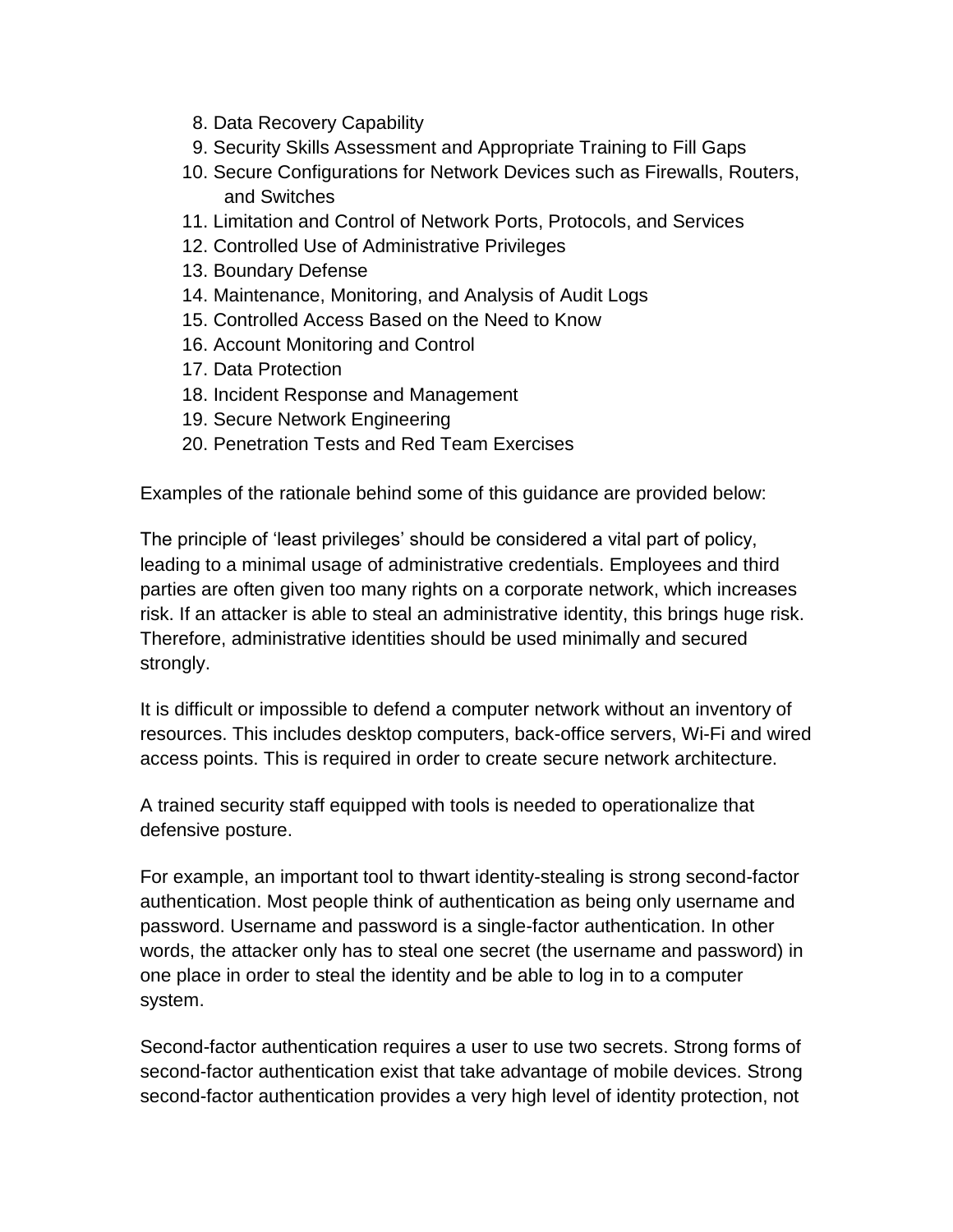only for employees on a corporate network, but also for third-party users of the network such as partners and vendors.

Strong second-factor authentication also makes it more difficult to inadvertently 'share' a credential with a co-worker. Imagine a scenario where an 'insider' wishes to sabotage a network for malicious purposes. If an insider simply stood over the shoulder of an administrative co-worker and learned the username/password, they could simply log in as their co-worker and perform malicious activity with the co-worker's identity. With strong second-factor authentication, this is not possible.

Complementing the above, network segmentation is a concept where important resources are only made minimally accessible to computer systems that have a need to reach them.

Focusing on the December 2013 attacks, whitelisting the software programs able to run on the POS terminal make it more difficult to install the malware. Whitelisting is a technique that allows only a specific set of software to be installed on a computer. If malware is installed on a computer, it will not match the 'whitelisted' set of software and be rejected.

In addition, carefully monitoring network traffic with intrusion detection and intrusion prevention systems (IDS/IPS) could allow security analysts to detect the unauthorized network traffic patterns used by the attackers.

Although attackers are knowledgeable and persistent, there are ways to reduce the likelihood of a successful attack and mitigate damages. It is commonly understood that security in layers and defense in depth help combat attacks.

However, what is appropriate for any given organization is typically defined through an assessment of risk. Inputs to this process come from the core values of the business and require top-level engagement to be accomplished successfully.

#### **Challenges and Recommendations**

One of the questions we should be asking is, "with all of the knowledge, guidance and standards, how did the breach happen?"

One avenue to explore is the pace at which we bring lessons learned from the experts on the frontline of cyber into practice. Nothing in the breaches was new. We don't have a gap in understanding the attacks currently being executed.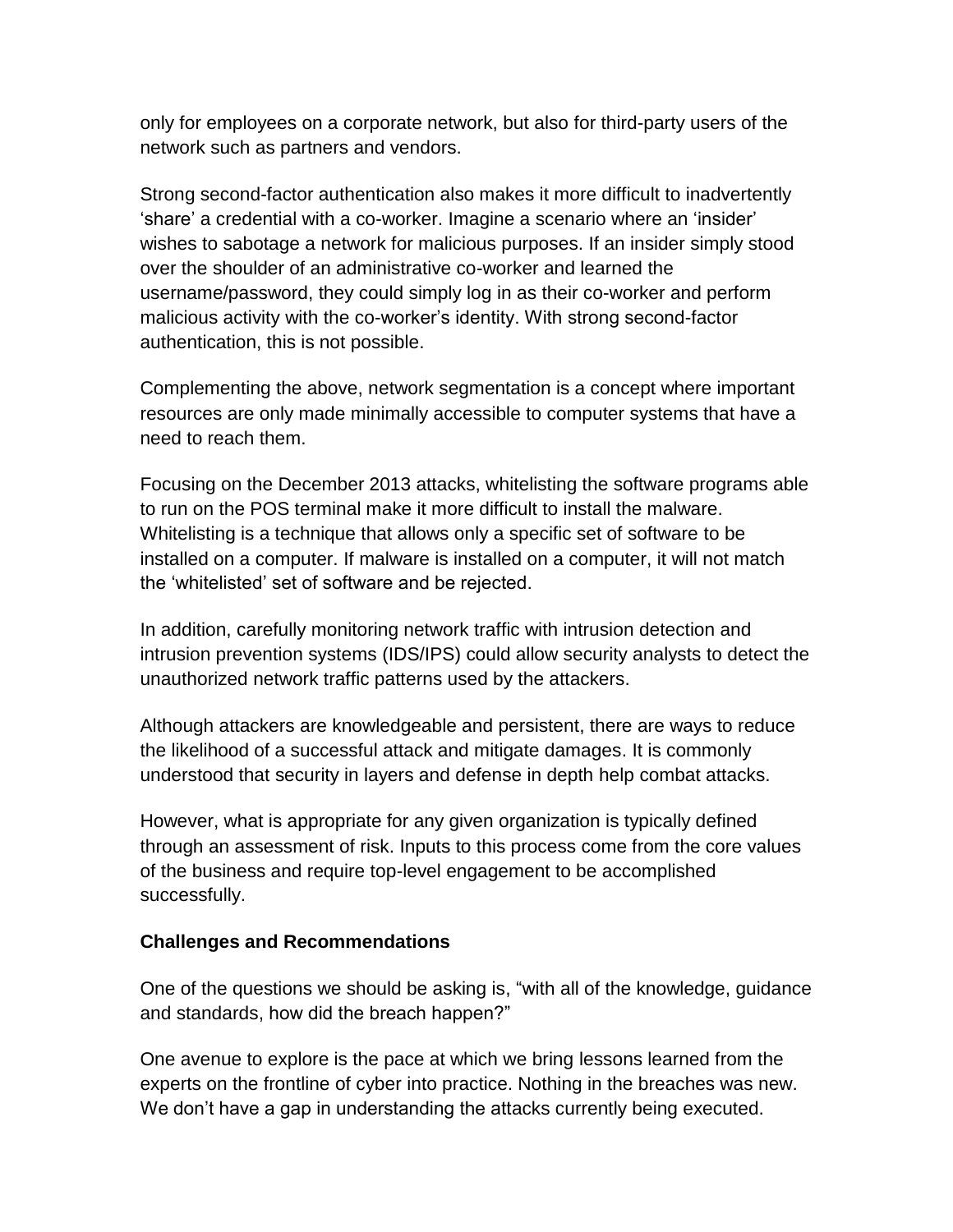Any security practitioner will tell you that good information security requires investment in people, process and technology applied consistently over time. But have we established a cybersecurity system and culture that inherently evolves at the same rate as the threats? Is the bureaucratic process seen in government and industry groups inherently too slow to adapt? If so, there is no silver bullet in technology will help.

Another problem with many cybercrimes is that the loss has an asymmetric impact on its victims. For example, although a retailer is breached, the bank bears the cost of the stolen card data, financial institutions bear the cost of card re-issuance, and consumers suffer the pain of changing cards and cleaning up accounts.

A major focus of the guidance and regulation that exists today is based on the organization conducting a risk assessment where one of the first steps is to assign value to the data. But if the impact of a breach is only partially born by the organization conducting the assessment, then the amount of protection given to that asset may not completely capture its systematic value.

Over the past decade we have significantly advanced our understanding of the threat landscape and best practices. What the most recent events are showing us is that there are opportunities to improve the translation of understanding the threats into mechanisms that turn this understanding into action. Evolving our approach and defense posture needs to be a Federal priority and we need to move forward now.

We should start with harmonizing breach notification laws so that enterprises and consumers alike know what is expected of them. The first state-level breach notification law was enacted in California in 2002; today, 46 states have similar laws.<sup>7</sup> However, we are still without a common federal approach. Federal harmonization of breach notification laws is a good place to start.

Second, the Federal government needs to continue to foster the adoption of best practices across both the public and private sectors. Investments in federal programs like HSPD-12 and the Transportation Workers Identity Modernization program are advancing the security infrastructure and generating significant lessons learned. NIST is also playing a key role in generating recommendations and guidance based on cross-sections of best practices and lessons learned

l

<sup>7</sup> "State Security Breach Notification Laws." National Conference of State Legislatures. N.p., 21 Jan 2014. Web. 24 Mar 2014. <http://www.ncsl.org/research/telecommunications-and-information-technology/security-breachnotification-laws.aspx>.